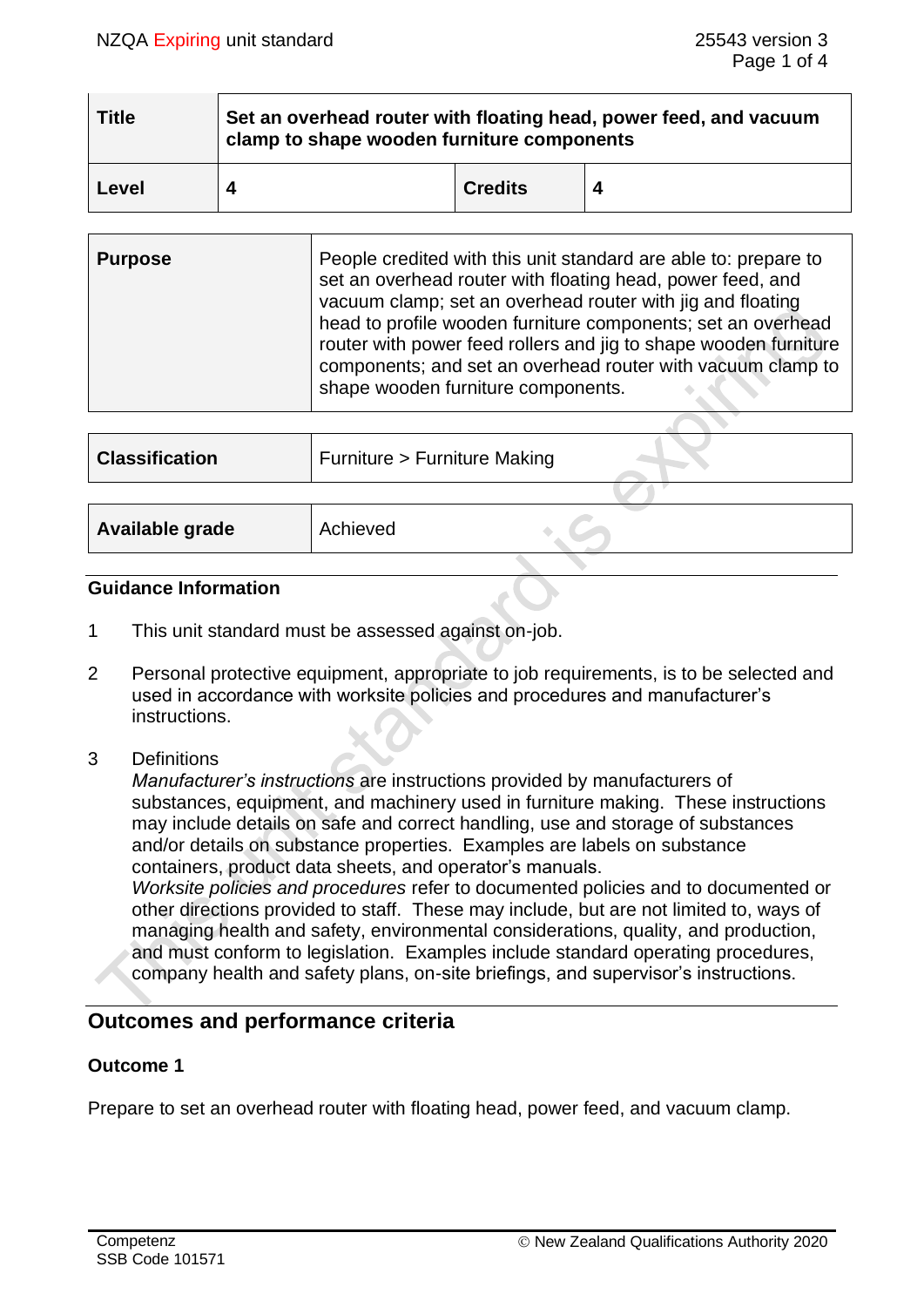### **Performance criteria**

1.1 Job specifications are explained in accordance with worksite policies and procedures.

> Range profile, material, component dimensions, number of components, timeframe.

1.2 Type of cutters and cutter steel are explained in terms of the materials they cut.

Range solid profile cutter, double flute, single flute, high-speed steel, tungsten carbide.

1.3 Attachments are selected in accordance with job specifications.

Range floating head, vacuum clamping, quide pin, feed rollers.

- 1.4 Materials are selected in accordance with job specifications.
- 1.5 Jigs are selected in accordance with job specifications.
- 1.6 Environmental and safety requirements are met in accordance with worksite policies and procedures.

Range electrical power, lighting, ventilation, dust extraction fans.

1.7 Routine maintenance is explained in accordance with manufacturer's instructions.

Range cutters, lubrication, pneumatics, hydraulics, belts.

# **Outcome 2**

Set an overhead router with jig and floating head to profile wooden furniture components.

# **Performance criteria**

- 2.1 Machine is isolated from the power sources during set-up in accordance with worksite policies and procedures.
- 2.2 Cutter is secured in the collet and fixed on the spindle in accordance with manufacturer's instructions.
- 2.3 Overhead router is set in accordance with job specifications.

Range cutter depth, jig, floating head.

- 2.4 Shaving hood is set and secured in accordance with job specifications.
- 2.5 Machine speed is selected in accordance with manufacturer's instructions.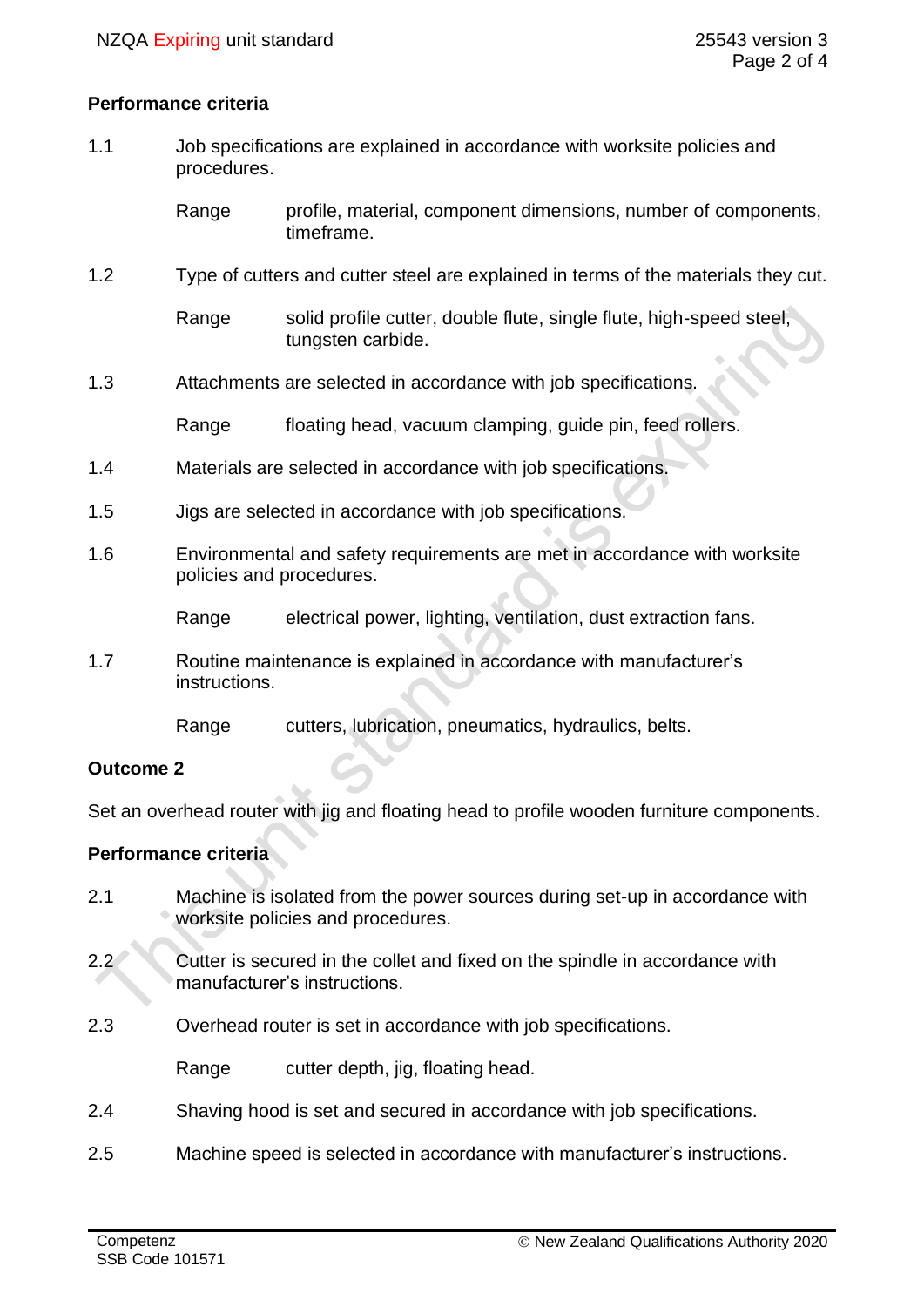2.6 Test piece is run and checked against job specifications. Adjustments are made if required.

# **Outcome 3**

Set an overhead router with power feed rollers and jig to shape wooden furniture components.

# **Performance criteria**

- 3.1 Machine is isolated in accordance with worksite policies and procedures.
- 3.2 Cutter is secured in the collet and fixed on the spindle in accordance with manufacturer's instructions.
- 3.3 Overhead router is set in accordance with job specifications.

Range cutter depth, jig, feed rollers.

- 3.4 Shaving hood is set and secured in accordance with job specifications.
- 3.5 Machine speed is selected in accordance with manufacturer's instructions.
- 3.6 Component is secured in jig in accordance with workplace policies and procedures.
- 3.7 Test piece is run and checked against job specifications. Machine is adjusted, if required, in accordance with worksite policies and procedures.

# **Outcome 4**

Set an overhead router with vacuum clamp to shape wooden furniture components.

# **Performance criteria**

- 4.1 Machine is isolated in accordance with worksite policies and procedures.
- 4.2 Cutter is secured in collet and fixed on spindle in accordance with manufacturer's instructions.
- 4.3 Overhead router is set in accordance with job specifications.

Range cutter depth, jig, vacuum clamping.

- 4.4 Shaving hood is set and secured in accordance with job specifications.
- 4.5 Machine speed is selected in accordance with manufacturer's instructions.
- 4.6 Component is secured on the jig in accordance with worksite policies and procedures.